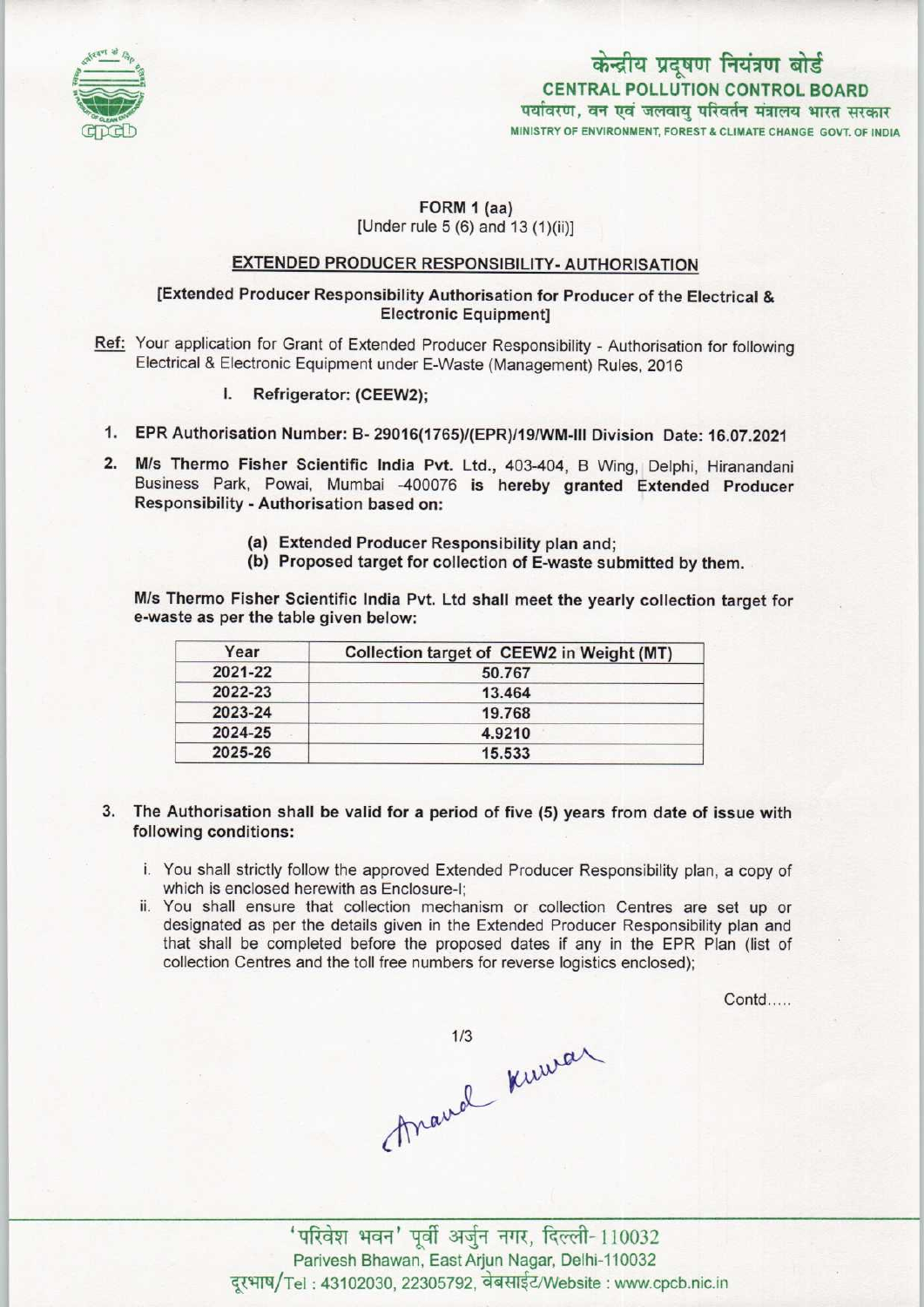

From pre page.......

- iii. You shall ensure that all the collected e-waste is channelized to your dismantler/recycler M/s EPR Compliance Pvt. Ltd., 422, The Summit Business Bay, Behind Gurunanak Pump, Andheri Kurla Road, Andheri East, Mumbai-400093 and records shall be maintained at dismantler/ recycler and your end;
- iv. You shall maintain records, in Form-2 of these Rules, of e-waste and make such records available for scrutiny by Central Pollution Control Board;
- v. You shall file annual returns in Form-3 to the Central Pollution Control Board on or before 30th day of June following the financial year to which that returns relates.

# vi. General Terms & Conditions of the Authorisation:

- a.The authorisation shall comply with provisions of the Environment (Protection) Act, 1986 and the E-waste (Management) Rules,2016 made there under;
- b.The authorisation or its renewal shall be produced for inspection at the request of an officer authorised by the Central Pollution Control Board;
- c.Any change in the approved Extended Producer Responsibility plan should be informed to Central Pollution Control Board within 15 days on which decision shall be communicated by Central Pollution Control Board within sixty days;
- d. It is the duty of the authorised person to take prior permission of the Central Pollution Control Board to close down any collection centre/points or any other facility which are part of the EPR plan;
- e.An application for the renewal of authorisation shall be made as laid down in subrule (vi) of rule of 13(1) the E-Waste (Management) Rules, 2016;
- f. The Board reserves right to cancel/amend/revoke the authorisation at any time as per the policy of the Board or Government.

#### vii. Additional Conditions: -

- a)That the applicant will submit annual sales data along with annual returns;
- b)That the applicant has to ensure that the addresses of collection points provided by them in their EPR Plan are correct and traceable and the collection points/centres are functional;
- c) That the applicant will submit revised application for grant of EPR Authorisation in case of applicant adding/changing PRO or changing its EPR Plan;
- d)That the applicant has to ensure that the e-waste collected at collection centres/points or through Buy-back and DRS mentioned in the application should reach to its authorized dismantler/recycler;

 $2/3$ travel kuwa  $Contd$ .....